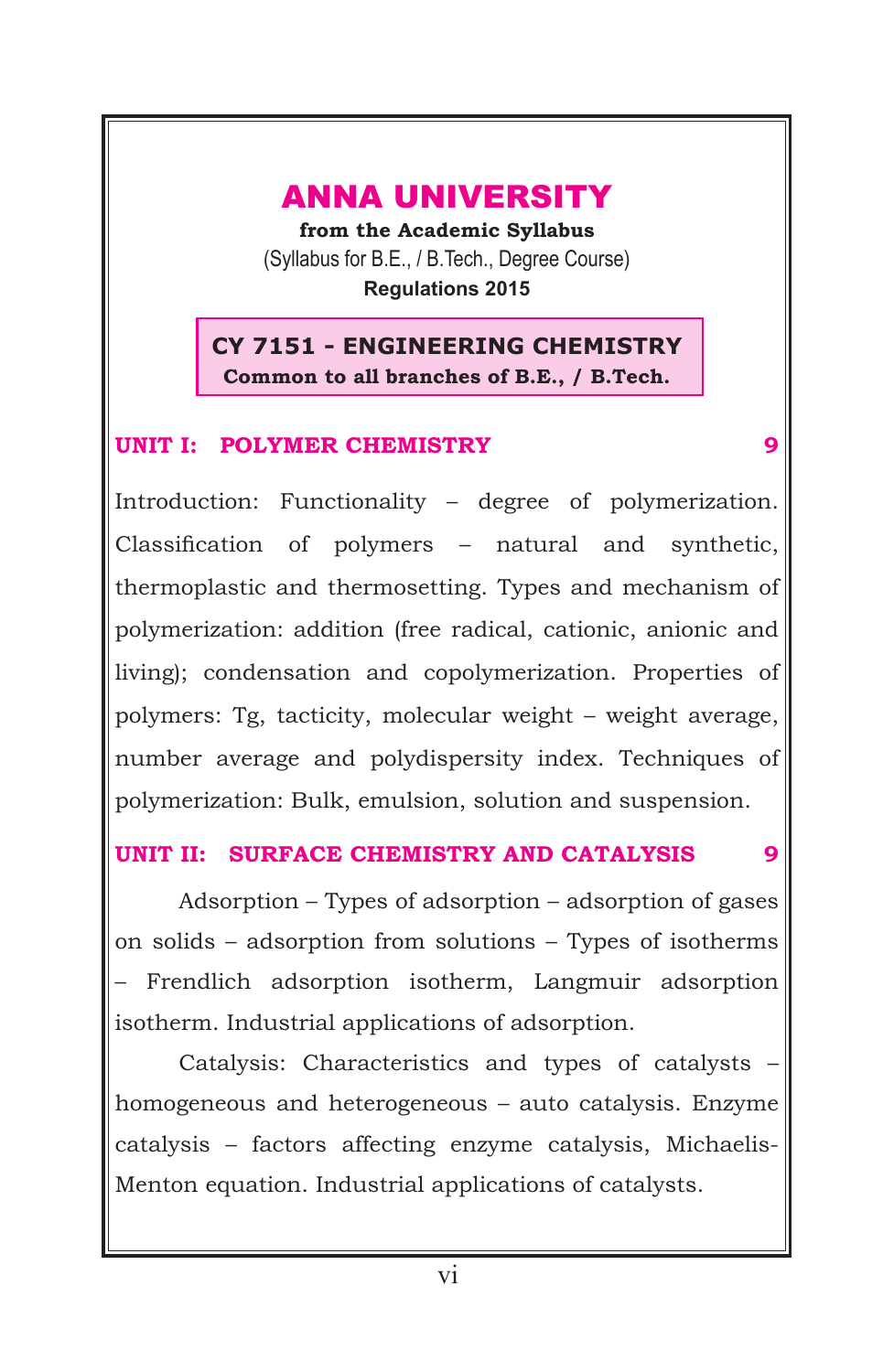#### **UNIT III: PHOTOCHEMISTRY AND SPECTROSCOPY 9**

Photochemistry: Laws of photochemistry – Grotthuss-Draper Law, Stark-Einstein law and Lambert-Beer Law. Photo processes – internal conversion, inter-system crossing, fluorescence, phosphorescence, chemiluminescence and photo-sensitization.

Spectroscopy: Electromagnetic spectrum – absorption of radiation – electronic, vibrational and rotational transitions. Width and intensities of spectral lines. Spectrophotometric estimation of Iron. UV-Vis and IR spectroscopy – principles, instrumentation (Block diagram) and applications.

#### **UNIT IV CHEMICAL THERMODYNAMICS 9**

Second law: Entropy – entropy change for an ideal gas, reversible and irreversible processes; entropy of phase transitions; Free energy and work function: Helmholtz and Gibbs free energy functions; Criteria of spontaneity; Gibbs-Helmholtz equation; Clausius Clapeyron equation; Maxwell relations – Van't Hoff isotherm and isochore. Chemical potential; Gibbs-Duhem equation – variation of chemical potential with temperature and pressure.

#### **UNIT V: NANOCHEMISTRY 9**

Basics – distinction between molecules, nanoparticles and bulk materials; size-dependent properties. Preparation of nanoparticles – sol-gel and solvothermal. Preparation of carbon nanotube by chemical vapour deposition and laser ablation. Preparation of nanowires by VLS growth, electrochemical deposition and electro spinning. Properties and uses of nanoparticles, nanoclusters, nanorods, nanotubes and nanowires.

#### **TOTAL : 45 PERIODS**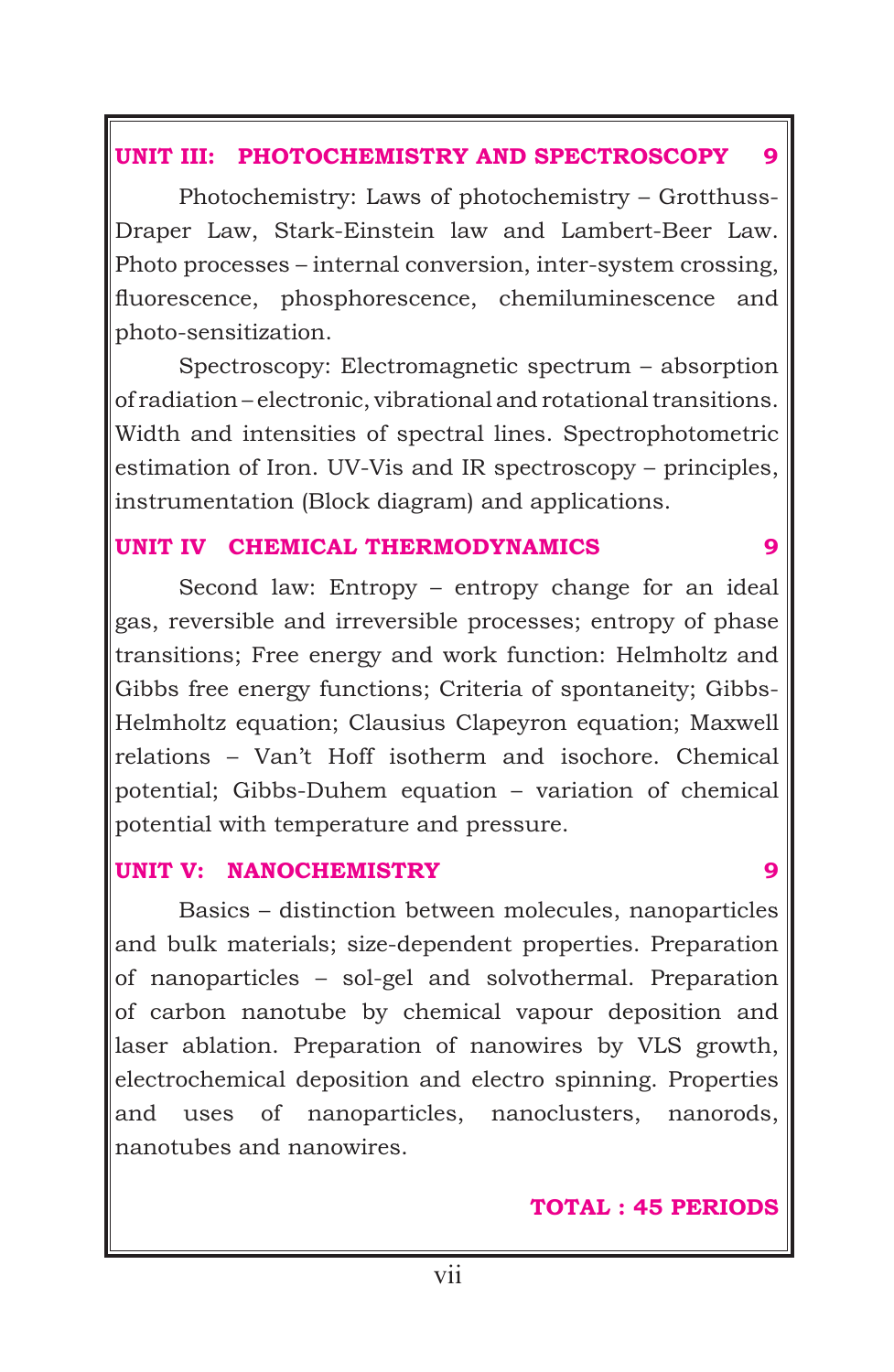| <b>CONTENTS</b>                                                                                                          |
|--------------------------------------------------------------------------------------------------------------------------|
|                                                                                                                          |
| <b>UNIT I</b>                                                                                                            |
| <b>POLYMER CHEMISTRY</b><br>$1.1 - 1.58$<br>1.                                                                           |
| 1.1<br>1.1                                                                                                               |
| 111<br>1.2                                                                                                               |
| 1.2<br>1.2                                                                                                               |
| 1.4<br>1.2.1<br>1.6                                                                                                      |
| 1.3<br>1.8                                                                                                               |
|                                                                                                                          |
| 14                                                                                                                       |
| 1.4.1                                                                                                                    |
|                                                                                                                          |
|                                                                                                                          |
| 1.16                                                                                                                     |
| 1.5<br>1.18                                                                                                              |
| Addition (or) Chain Growth Polymerisation<br>1.5.1<br>1.18<br>1.5.2 Condensation (or) Step Growth Polymerisation<br>1.21 |
|                                                                                                                          |
| 1.6<br>Initiators                                                                                                        |
| 1.7                                                                                                                      |
| 1.27<br>171                                                                                                              |
|                                                                                                                          |
|                                                                                                                          |
| 1.8                                                                                                                      |
| 1.37<br>1.8.1<br>1.40                                                                                                    |
| 1.9                                                                                                                      |
| Number – Average Molecular Mass $(\overline{M}_n)$ 1.43<br>1.9.1                                                         |
| 1.9.2                                                                                                                    |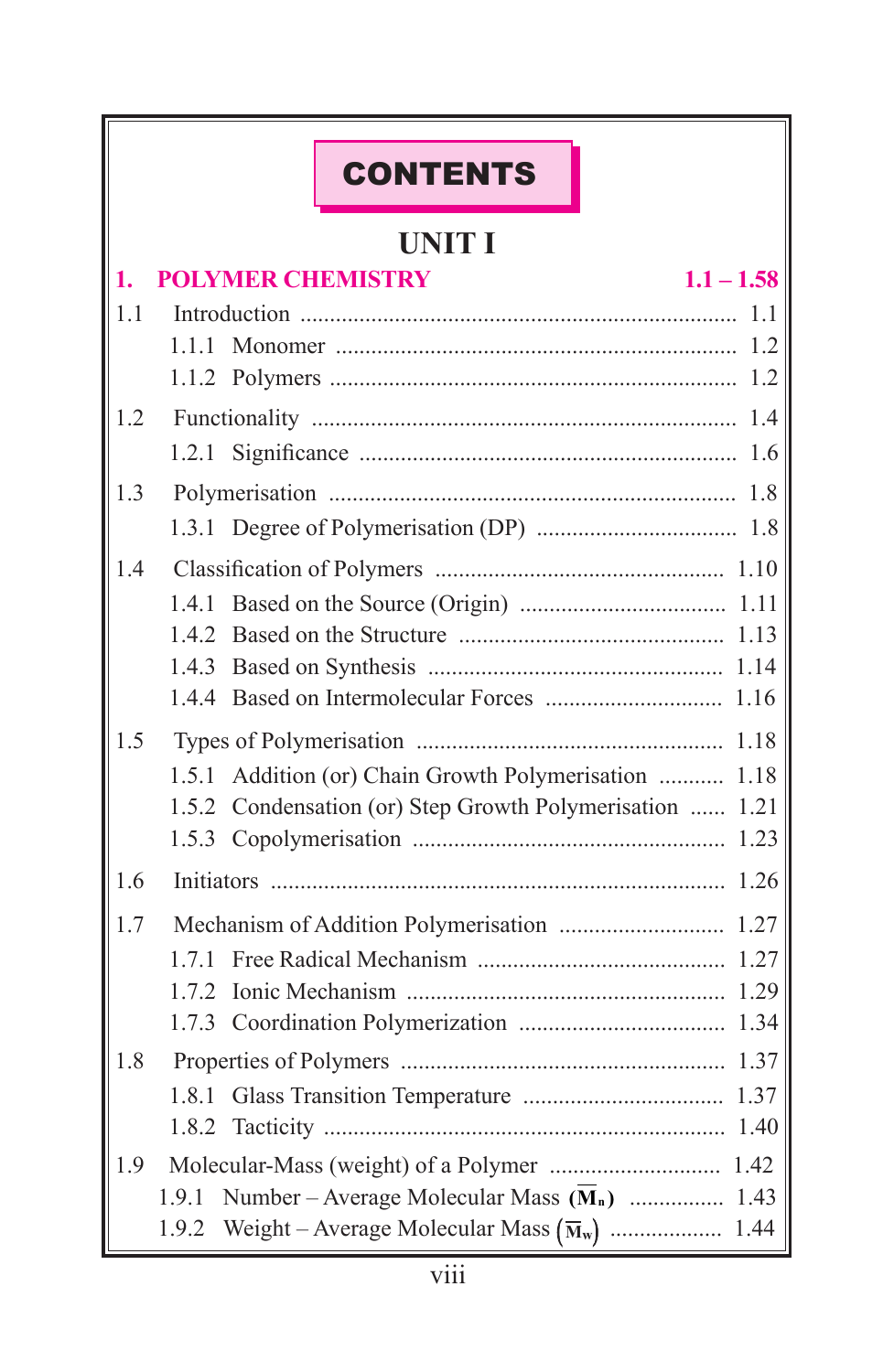|     | 1.9.3<br>1.9.4 | Viscosity – Average Molecular Mass $(\overline{M}_v)$ 1.45<br>Index of Polydispersity / Polydispersity Index<br>1.46 |
|-----|----------------|----------------------------------------------------------------------------------------------------------------------|
|     | 1.9.5          |                                                                                                                      |
|     |                |                                                                                                                      |
|     | 1.10.1         |                                                                                                                      |
|     | 1.10.2         |                                                                                                                      |
|     | 1.10.3         |                                                                                                                      |
|     | 1.10.4         |                                                                                                                      |
|     |                |                                                                                                                      |
|     |                | <b>UNIT II</b>                                                                                                       |
| 2.  |                | <b>SURFACE CHEMISTRY</b><br>$2.1 - 2.14$                                                                             |
| 2.1 |                |                                                                                                                      |
| 2.2 |                |                                                                                                                      |
|     |                |                                                                                                                      |
|     |                | 2.2.2 Chemical Adsorption (or) Chemisorption  2.4                                                                    |
| 2.3 |                |                                                                                                                      |
| 2.4 |                |                                                                                                                      |
|     | 2.4.1          |                                                                                                                      |
| 2.5 |                |                                                                                                                      |
| 2.6 |                |                                                                                                                      |
| 2.7 |                |                                                                                                                      |
| 3.  |                | <b>CATALYSIS</b><br>$3.1 - 3.14$                                                                                     |
| 3.1 |                |                                                                                                                      |
|     |                |                                                                                                                      |
|     | 3.1.2          |                                                                                                                      |
|     |                |                                                                                                                      |
|     |                | 3.1.4 Catalytic Promoters and Catalytic Poisons (Inhibitors)  3.5                                                    |
| 3.2 |                |                                                                                                                      |
| 3.3 |                |                                                                                                                      |
|     |                |                                                                                                                      |
|     | 3.3.2          |                                                                                                                      |
|     |                |                                                                                                                      |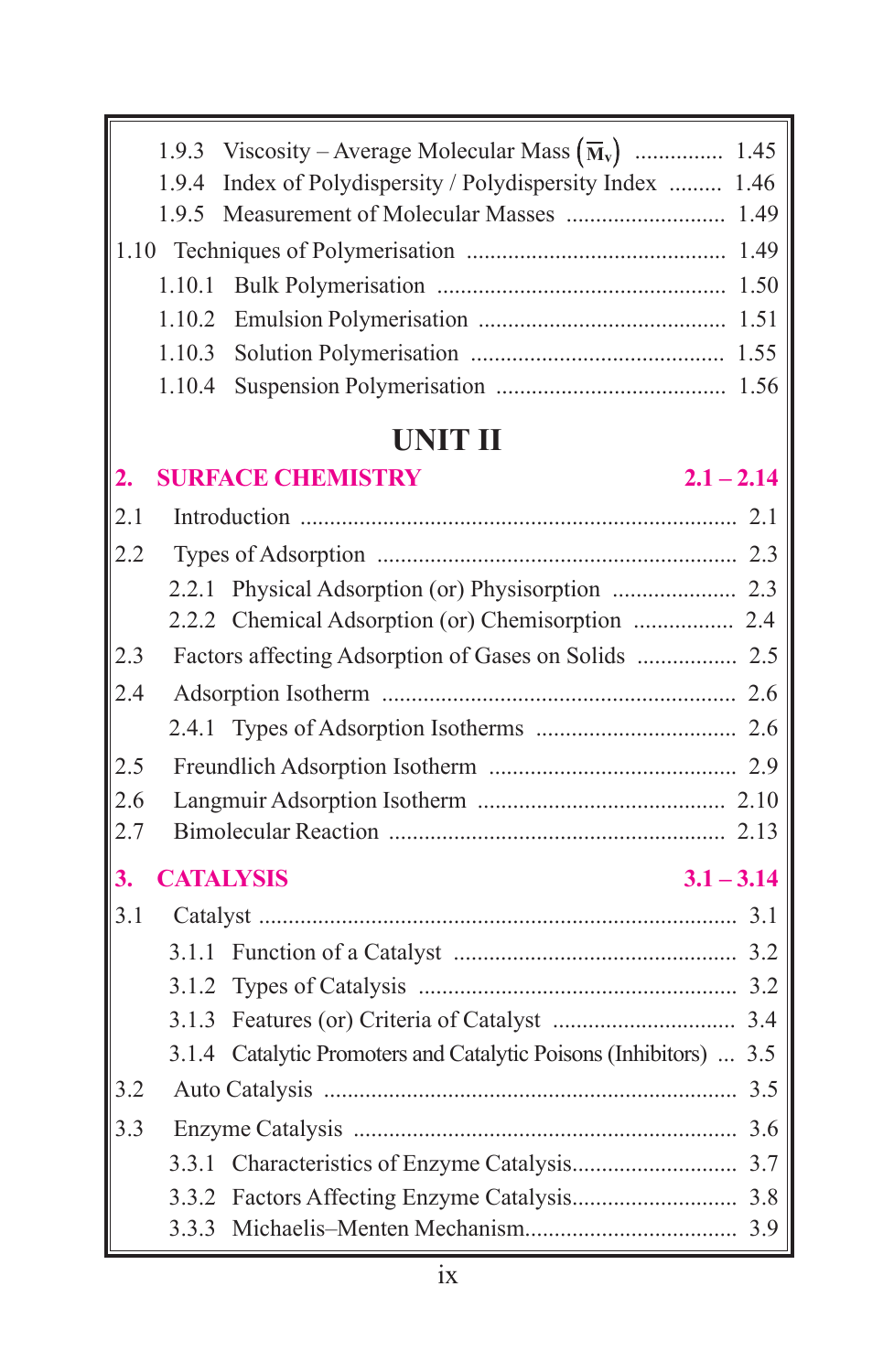# **UNIT III**

| $\overline{4}$ . | <b>PHOTOCHEMISTRY</b><br>$4.1 - 4.44$                             |
|------------------|-------------------------------------------------------------------|
| 4.1              |                                                                   |
| 4.2              |                                                                   |
|                  | 421                                                               |
|                  | 4.2.2 Characteristics of Photochemical Reactions  4.4             |
|                  | 4.2.3 Difference between Photochemical Thermochemical  4.5        |
| 43               |                                                                   |
|                  | 4.3.1                                                             |
|                  | 432                                                               |
|                  |                                                                   |
|                  |                                                                   |
| 4.4              |                                                                   |
| 4.5              |                                                                   |
|                  | 4.5.1 Determination of Number of Molecules Reacted  4.14          |
|                  | 4.5.2 Determination of Amount of Photons Absorbed<br>4.14         |
| 4.6              |                                                                   |
|                  |                                                                   |
|                  | 4.6.2 Mechanism of Photophysical (or) Jablonski Diagram  4.18     |
| 4.7              |                                                                   |
|                  | 4.25                                                              |
|                  | 4.29<br>4.7.2                                                     |
|                  | Differences between Fluorescence and Phosphorescence  4.30<br>473 |
| 4.8              |                                                                   |
| 4.9              | Energy Transfer in Photochemical Reactions  4.34                  |
|                  |                                                                   |
|                  | 4.9.2 Examples for Photosensitized Reactions  4.36                |
| 5.               | <b>SPECTROSCOPY</b><br>$5.1 - 5.58$                               |
| 5.1              |                                                                   |
| 5.2              |                                                                   |
| 5.3              |                                                                   |
|                  |                                                                   |
|                  |                                                                   |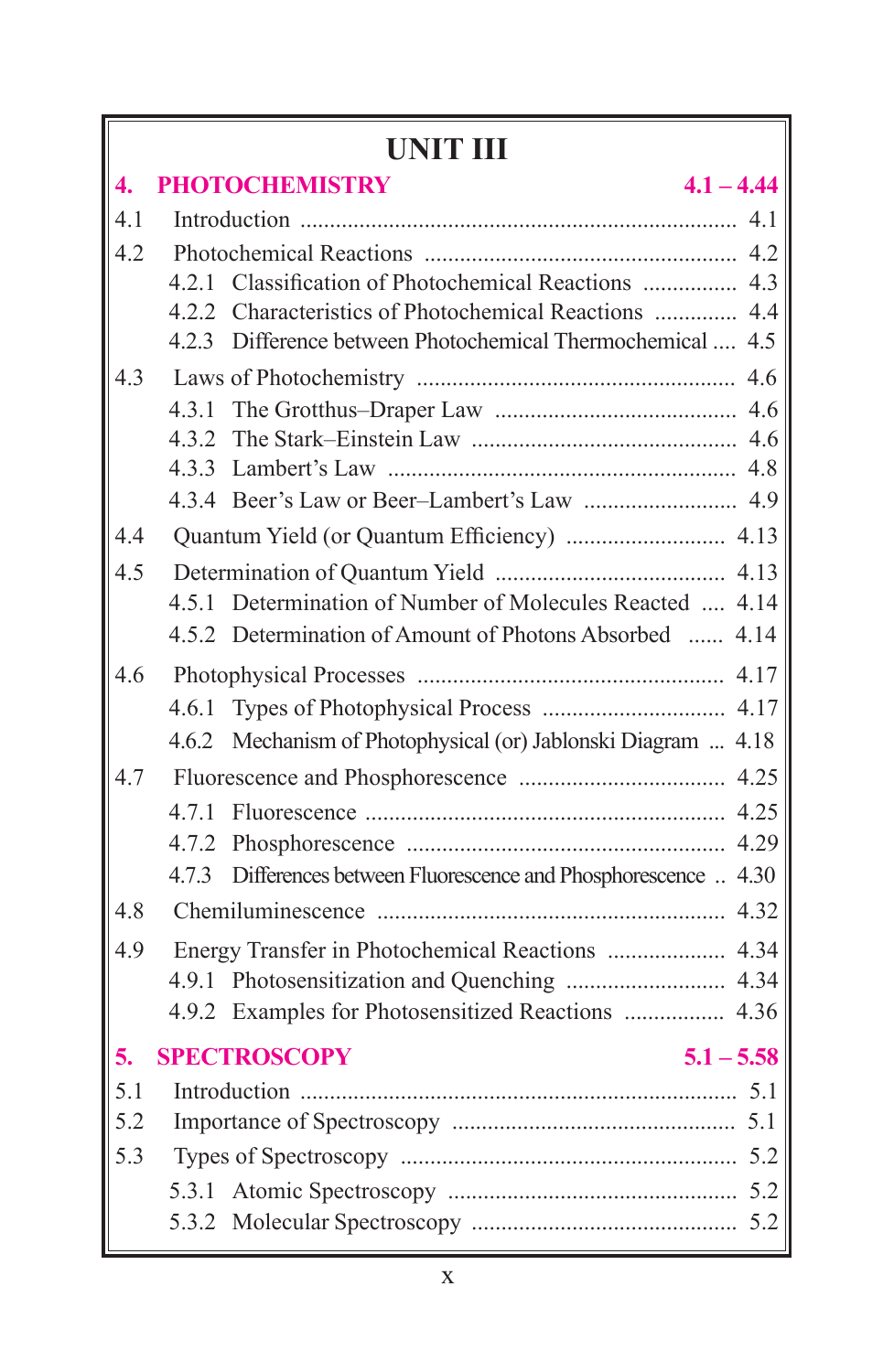| 5.4  |                                                                         |  |
|------|-------------------------------------------------------------------------|--|
| 5.5  |                                                                         |  |
|      | 5.5.1                                                                   |  |
|      |                                                                         |  |
| 5.6  |                                                                         |  |
|      | 5.6.1                                                                   |  |
|      | 5.6.2                                                                   |  |
|      | Characteristics of an Electromagnetic Spectrum  5.7<br>5.6.3            |  |
|      | General Properties of the Electromagnetic Waves  5.10<br>5.6.4<br>5.6.5 |  |
|      | 5.6.6                                                                   |  |
| 5.7  |                                                                         |  |
|      |                                                                         |  |
|      |                                                                         |  |
| 5.8  |                                                                         |  |
| 5.9  |                                                                         |  |
| 5.10 |                                                                         |  |
|      |                                                                         |  |
|      |                                                                         |  |
|      |                                                                         |  |
| 5.11 |                                                                         |  |
|      | 5.11.1                                                                  |  |
|      | 5.11.2                                                                  |  |
| 5.12 |                                                                         |  |
| 5.13 | Ultraviolet (UV) and Visible (Vis) Spectroscopy  5.22                   |  |
|      | 5.13.1<br>Advantages of UV-Visible Spectroscopy  5.23<br>5.13.2         |  |
|      | 5.13.3                                                                  |  |
|      | Types of Electrons involved in Organic Molecules  5.24<br>5.13.4        |  |
|      | Types of Transitions Involved in Organic Molecules  5.26<br>5.13.5      |  |
|      | 5.13.6                                                                  |  |
|      | Important terms used in UV-Visible Spectroscopy  5.30<br>5.13.7         |  |
|      | 5.13.8                                                                  |  |
|      | 5.13.9                                                                  |  |
|      |                                                                         |  |